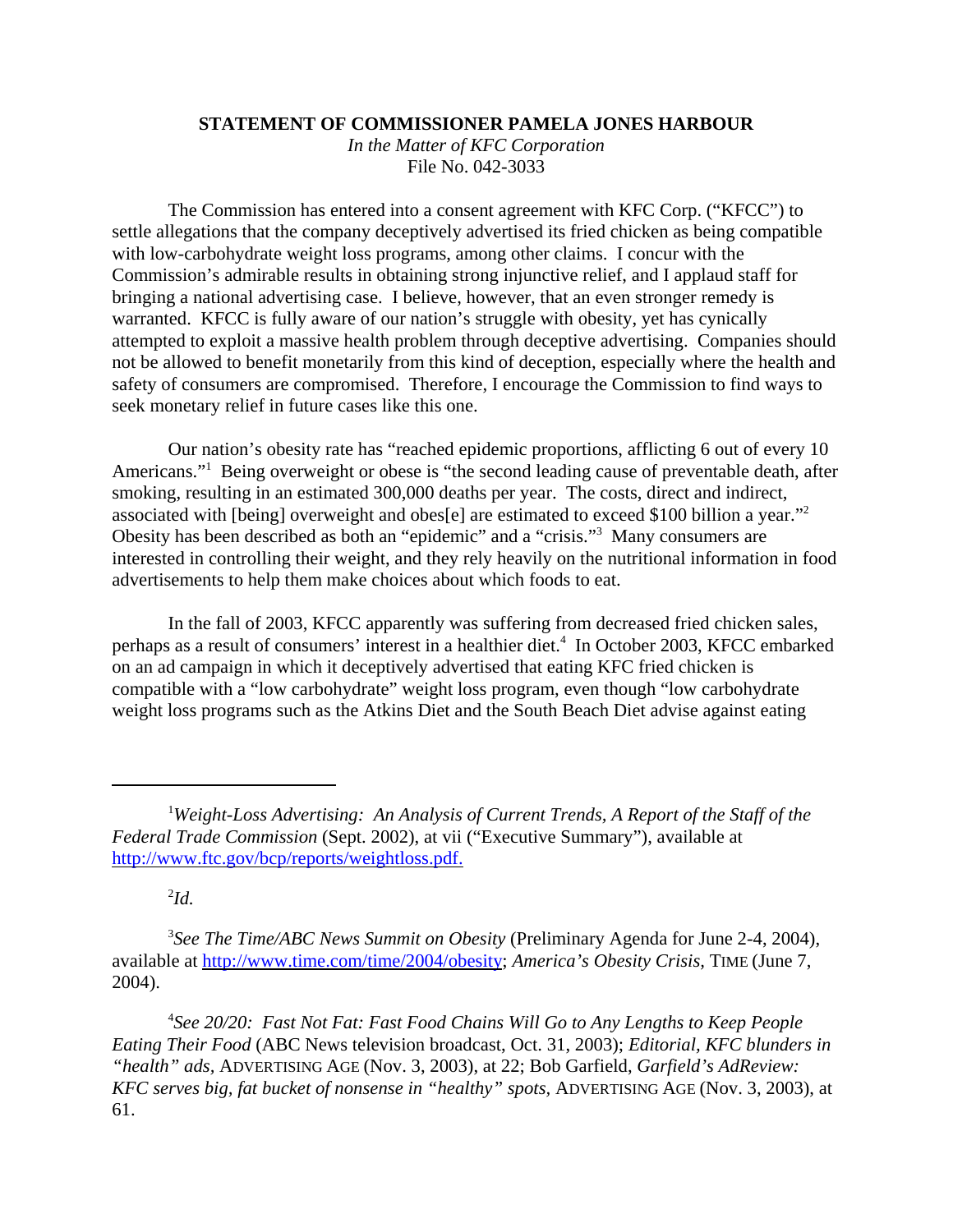breaded, fried foods."<sup>5</sup> In another ad, KFCC advertised that eating two of its "Original Recipe" fried chicken breasts was better for a consumer's health than eating a Burger King Whopper – even though the chicken is nearly equivalent to the Whopper in fat grams and is actually higher in trans fat, cholesterol, sodium and calories.<sup>6</sup> Both ads also promote an entire bucket of chicken, even though the voiceovers in the ads referenced one or two-piece servings.<sup>7</sup>

KFCC knew (or certainly should have known) that its ads were false and deceptive, and that the ads would encourage consumers to believe that KFC fried chicken was much healthier for them that it actually is. Only a few days after the ads aired, an *Advertising Age* editorial strongly criticized KFCC for running them, describing the ads as "desperate and sleazy tactics."8 In an interview on National Public Radio, the executive editor of *Advertising Age* stated that it was "very unusual" for the publication to run such a staff editorial, but justified it by saying that "[i]nstead of being truth well told, which is what advertising should be, it seems like not only an exaggerated claim, but basically an effort to deceive."<sup>9</sup> Consumer advocacy groups complained about the ads as well, and the ads were the subject of much discussion until they stopped airing in late November 2003.<sup>10</sup>

I have voted to accept the proposed settlement because it contains very strong injunctive relief that will go a long way toward preventing KFCC from engaging in similar deceptive advertising in the future. In addition to addressing the specific claims made in the KFCC ads, the proposed consent agreement also contains more general language prohibiting KFCC from making representations about the absolute or comparative amount of fat, cholesterol, sodium, calories, or any other nutrient in any food it sells that contains chicken; about the compatibility of such food with any weight loss program; or about the health benefits of such food, unless the

5 *In the Matter of KFC Corporation*, File No. 042-3033, Complaint at ¶¶ 5, 8-9 (June 2, 2004).

<sup>6</sup>Id. at ¶ 7 ("While compared to Burger King's Whopper, two KFC Original Recipe fried chicken breasts have slightly less total fat (38 g. v. 43 g.) and saturated fat (12 g. v. 13 g.), they have more trans fat (3.5 g. vs. 1 g.), more cholesterol (290 mg. v. 85 mg.), more sodium (2300 mg. vs. 980 mg.), and more calories (760 v. 710).").

7 *See, e.g., World News Tonight with Peter Jennings: Good for You? KFC Adverts* (ABC television broadcast, Nov. 19, 2003); *NBC Nightly News with Tom Brokaw: Federal Trade Commission Wanting Proof That KFC's Chicken Can Be Called a Health Food in TV Commercials* (NBC television broadcast, Nov.18, 2003); *KFC Corporation*, Complaint at ¶ 5 (setting forth voiceovers).

8 Garfield, *supra* note 4.

9 *Day To Day: Jonah Bloom Discusses Advertising Age Magazine's Editorial Criticism of KFC's New Ad Campaign* (National Public Radio broadcast, Nov. 6, 2003).

<sup>10</sup>*See, e.g.,* Bruce Schreiner, *KFC Ends Healthy Fried Chicken Ad Blitz*, ASSOC. PRESS ONLINE (Nov. 19, 2003); *20/20*, *supra* note 4.